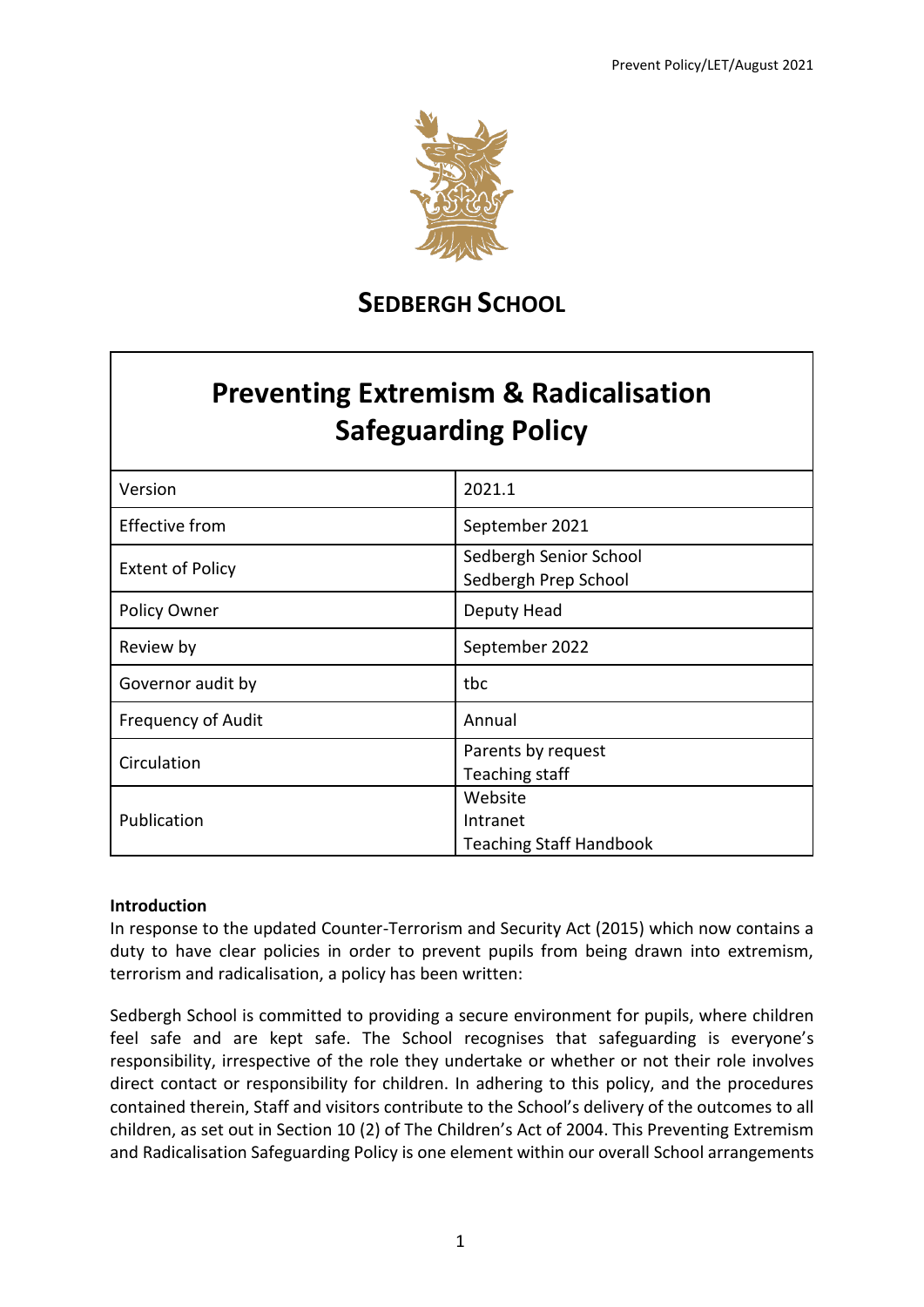to safeguard and promote the welfare of all children, in line with our statutory duties as set out in Section 175 of The Education Act 2002.

Our School's Preventing Extremism and Radicalisation Safeguarding Policy also draws upon the guidance contained in the DfE Guidance 'Keeping Children Safe in Education: January 2021', 'Prevent: Resources Guide', 'Tackling Extremism in the UK', DfE's 'Teaching Approaches that help Build Resilience to Extremism among Young People' and Peter Clarke's Report of July 2014. Reference is also made to the duty to actively promote fundamental British values of tolerance, mutual respect and democracy.

#### **School Ethos and Practice**

When operating this policy Sedbergh School uses the following accepted Governmental definition of extremism, which is: *'Vocal or active opposition to fundamental British values, including democracy, the rule of law, individual liberty and mutual respect and tolerance of different faiths and beliefs; and/or calls for the death of members of our armed forces, whether in this country or overseas'.* 

There is no place for extremist views of any kind in our School, whether from internal sources – children and adults – or from external sources, such as external agencies or individuals. Our children see our School as a safe place where they can explore controversial issues safely and where our teachers encourage and facilitate this.

As a School we recognise that extremism and exposure to extremist materials and influences can lead to poor outcomes for children, thereby constituting a safeguarding concern, as set out in this policy. We also recognise that if we fail to challenge extremist views we are failing to protect our children.

Extremists of all persuasions aim to develop destructive relationships between different communities by promoting division, fear and the mistrust of others, based on ignorance or prejudice. Education is a powerful weapon against this; equipping children with the knowledge, skills and critical thinking, to challenge and debate in an informed way. Therefore, we seek to provide a broad and balanced teaching programme, delivered by skilled professionals, so that our children are enriched, understand and become tolerant of difference and diversity, and feel valued and not marginalised. Furthermore, we are aware that children could be exposed to extremist influences or prejudiced views from an early age which emanate from a variety of sources and media, including via the internet, and at times children may themselves reflect or display views that may be discriminatory, prejudiced or extremist, including the use of derogatory language. Any prejudice, discrimination or extremist views, including derogatory language, displayed by children or Staff will always be challenged and, where appropriate, dealt with in line with our Disciplinary Policy (Reward and Conduct) for children and the Code of Conduct for staff.

As part of wider child protection/safeguarding responsibilities, Staff are alert to:

• disclosures by children of their exposure to the extremist actions, views or materials of others outside of School, such as in their homes or community groups, especially where children have not actively sought these out;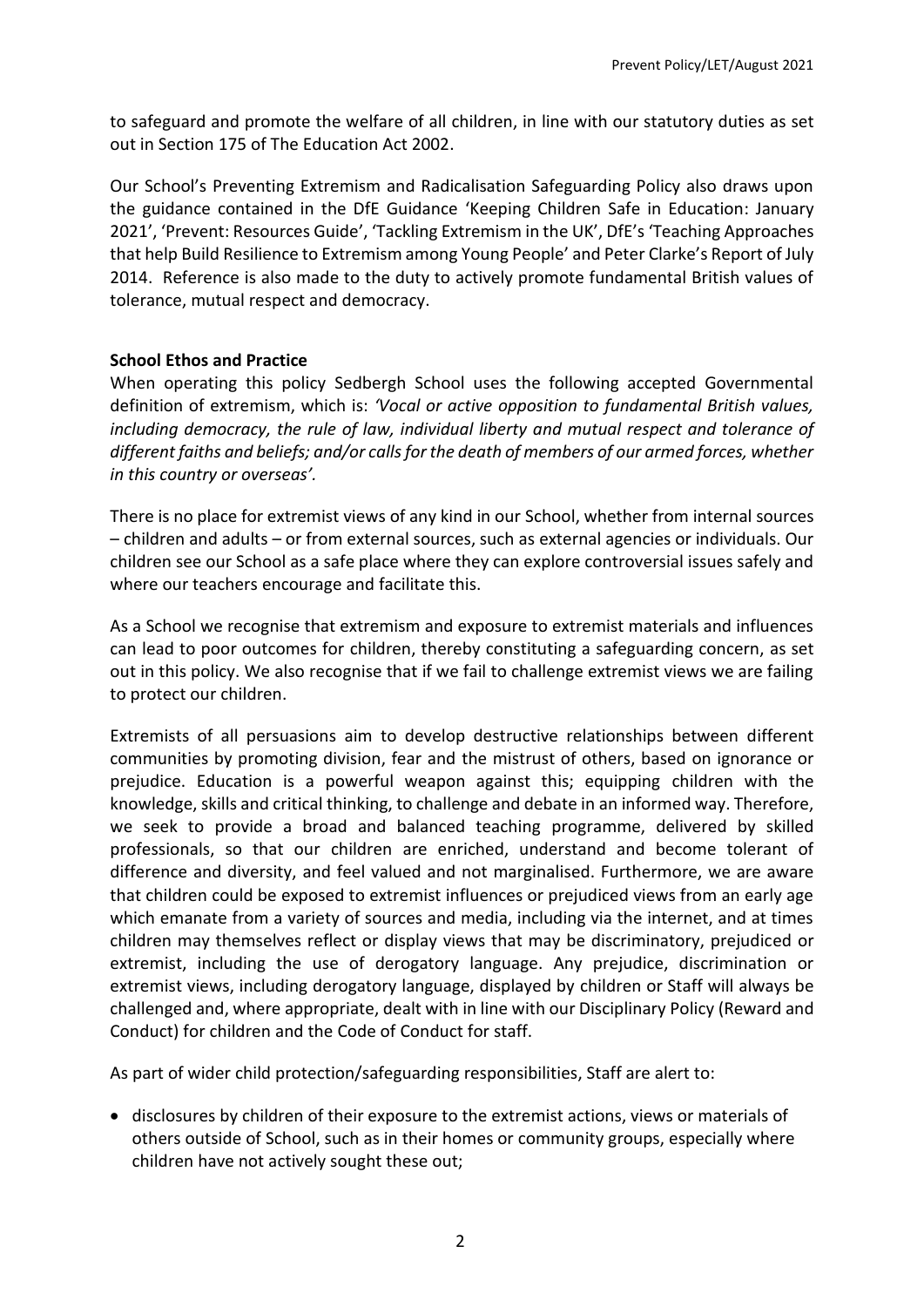- graffiti symbols, writing or art work promoting extremist messages or images;
- children accessing extremist material online, including social networking sites;
- parental reports of changes in behaviour, friendship or actions and requests for assistance;
- partner schools, local authority services, and police reports of issues affecting children in other schools or settings;
- children voicing opinions drawn from extremist ideologies and narratives;
- use of extremist or "hate" terms to exclude others or incite violence;
- intolerance of difference, whether secular or religious or, in line with our equalities policy, views based on, but not exclusive to, gender, disability, homophobia, race, colour or culture;
- attempts to impose extremist views or practices on others, and
- extreme anti-Western or anti-British views.

#### **Teaching Approaches**

We strive to eradicate the myths and assumptions that can lead to some children becoming alienated and disempowered, especially where the narrow approaches children may experience elsewhere may make it harder for them to challenge or question these radical influences, this guidance and support be delivered formally and explicitly in PSHE lessons and assemblies and informal meetings and conversations with tutors and teachers. We ensure that all of our support and approaches will help our children build resilience to extremism and give them a positive sense of identity through the development of critical thinking skills. We develop strategies and staff training to ensure that all of our staff are equipped to recognise extremism and are skilled and confident enough to challenge it. We are flexible enough to adapt our teaching approaches, as appropriate and address specific issues so as to become even more relevant to the current issues of extremism and radicalisation. In doing so we follow the three broad categories of:

- making a connection with children through positive engagement and a learner centred approach;
- facilitating a "safe space" for dialogue; and
- Equipping our pupils with the appropriate skills, knowledge, understanding and awareness for resilience.

Therefore this approach will be embedded within the ethos of our School so that children know and understand what safe and acceptable behaviour is in the context of extremism and radicalisation. This will work in conjunction with our School's approach to the spiritual, moral, social and cultural development of children.

Our goal is to build mutual respect and understanding and to promote the use of dialogue not violence as a form of conflict resolution. We will achieve this by using an approach that includes:

- Citizenship topics which take place throughout the School formally in PSHE lessons.
- Open discussion and debate.
- Work on anti-violence and a restorative approach to conflict resolution.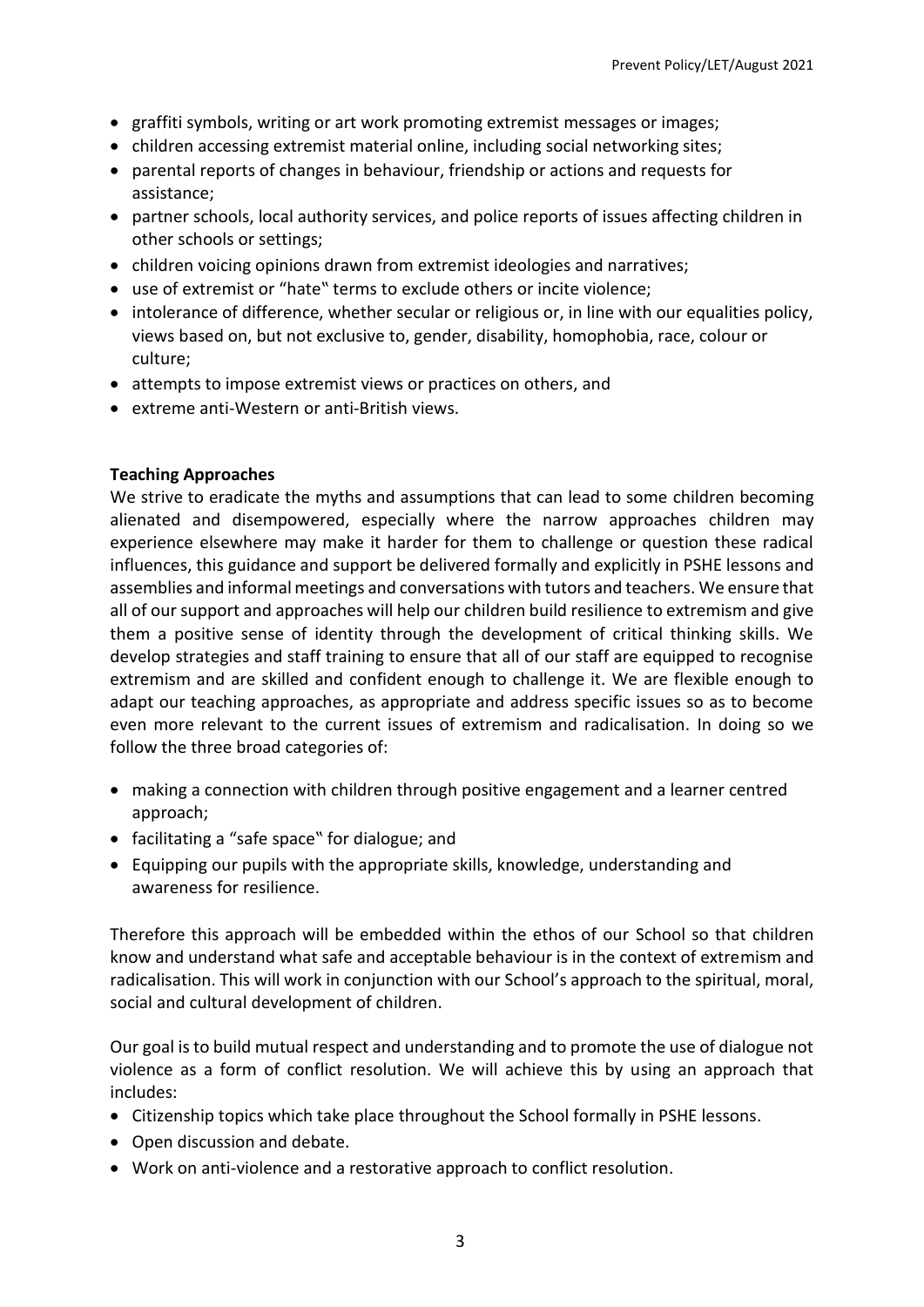If necessary, we will seek external support from the Local Authority and/or local partnership structures working to prevent extremism such as the Cumbrian Local Safeguarding Children Board, Cumbria Police and Cumbria County Council.

At Sedbergh School, we promote the values of democracy, the rule of law, individual liberty, mutual respect and tolerance for those with different faiths and beliefs. We will teach and encourage children to respect one another and to respect and tolerate difference, especially those of a different faith or no faith. It is indeed our most fundamental responsibility to keep our children safe and prepare them for life in modern multi-cultural Britain and globally.

#### **Use of External Agencies and Speakers**

When inviting visiting speakers to our School we will assess the suitability and effectiveness of input from external agencies or individuals to ensure that:

- any messages communicated to children are consistent with the ethos of the School and do not marginalise any communities, groups or individuals;
- any messages do not seek to glorify criminal activity or violent extremism or seek to radicalise children through extreme or narrow views of faith, religion or culture or other ideologies;
- activities are matched to the needs of children and
- Activities are carefully evaluated by schools to ensure that they are effective.

We recognise, however, that the ethos of our school is to encourage children to understand opposing views and ideologies, appropriate to their age, understanding and abilities, and to be able to actively engage with them in informed debate, and we may use external agencies or speakers to facilitate and support this. Therefore by delivering a broad and balanced programme, augmented by the use of external sources where appropriate, we strive to ensure our children recognise risk and build resilience to manage any such risk themselves where appropriate to their age and ability but also to help children develop the critical thinking skills needed to engage in informed debate.

See Policy: Visiting Speakers

#### **Whistle Blowing**

Where there are concerns of extremism or radicalisation, children and staff will be encouraged to make use of our internal systems to whistle blow or raise any issue in confidence. They must inform the DSL or Headmaster straight away (or if it relates to the Headmaster inform the Chairman of Governors).

#### **Child Protection**

Staff at Sedbergh School are alert to the fact that whilst Extremism and Radicalisation is broadly a safeguarding issue there may be some instances where a child or children may be at direct risk of harm or neglect. For example; this could be due to a pupil displaying risky behaviours in terms of the activities they are involved in or the groups they are associated with or staff may be aware of information about a pupil's family that may equally place a child at risk of harm. (These examples are for illustration and are not definitive or exhaustive).